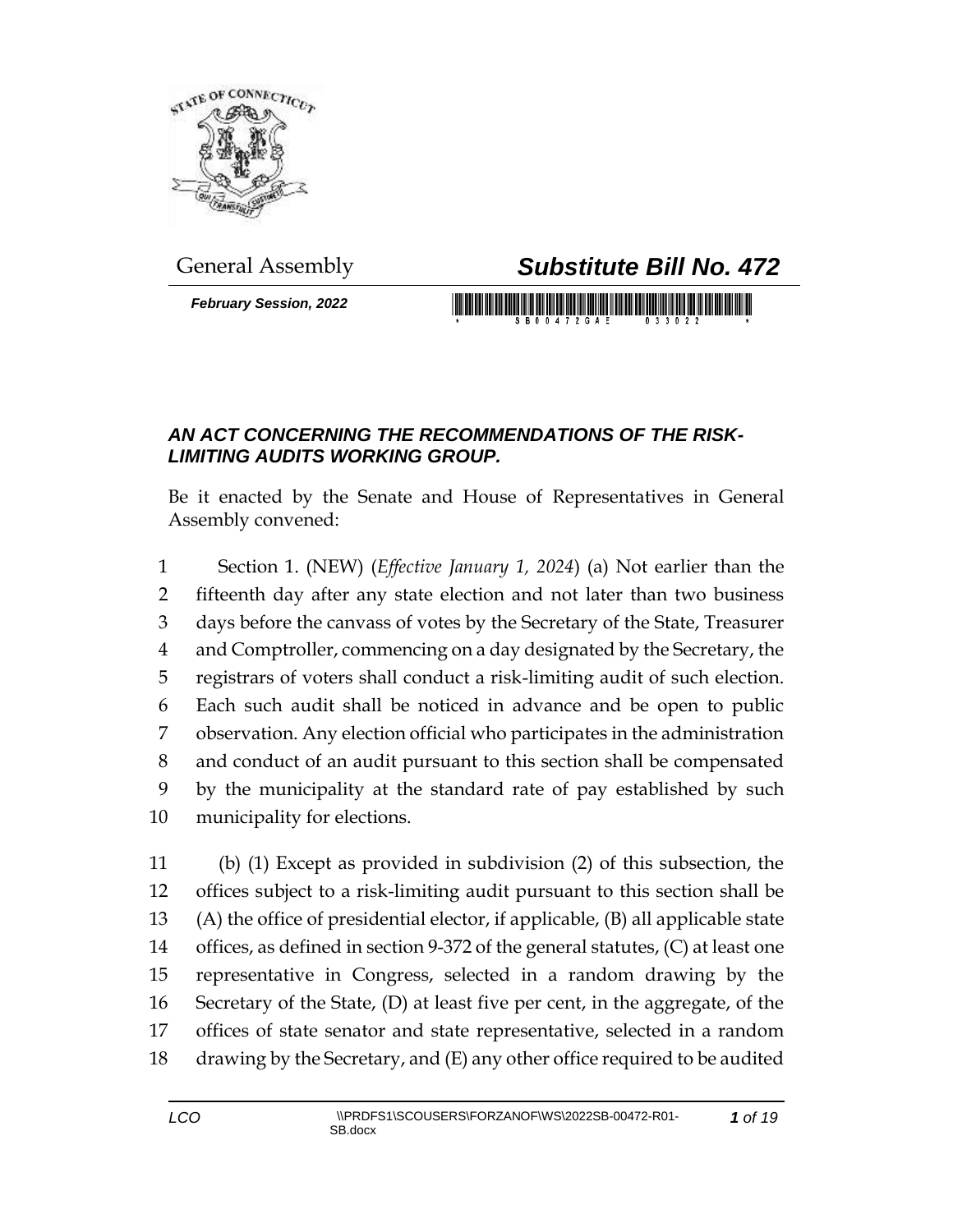by federal law. Whenever an office is randomly selected by the Secretary under this subsection, the selection process shall be open to the public.

 (2) (A) If an office of representative in Congress is subject to recanvass or an election contest pursuant to the general statutes, the Secretary of the State shall ensure such office is included in the office or offices selected under subparagraph (C) of subdivision (1) of this subsection.

 (B) If an office of state senator or state representative is subject to recanvass or an election contest pursuant to the general statutes, the Secretary of the State shall ensure such office is included in the offices selected under subparagraph (D) of subdivision (1) of this subsection.

 (c) Prior to the day designated by the Secretary of the State for the commencement of the risk-limiting audit described in subsection (a) of this section, the registrars of voters shall submit to the Secretary the ballot manifests created under section 3 of this act.

 (d) The risk-limiting audit described in subsection (a) of this section shall be conducted in accordance with instructions and procedures prescribed by the Secretary of the State, which instructions and procedures shall be consistent across all offices. The risk limit for each such audit shall be not more than five per cent. The results of each audit conducted pursuant to this section, including any such audit that produces an outcome of "INCONCLUSIVE" as described in subsection (e) of this section, shall be reported on a form and in a manner prescribed by the Secretary. Such reported results shall be filed with the Secretary, who shall immediately forward such reported results to The University of Connecticut for analysis. The University of Connecticut shall submit to the Secretary a written report regarding such analysis that describes any concerns identified. After receipt of such written report, the Secretary shall transmit to the State Elections Enforcement Commission a copy of such written report.

 (e) In the event a risk-limiting audit conducted pursuant to this section for a particular office produces an outcome of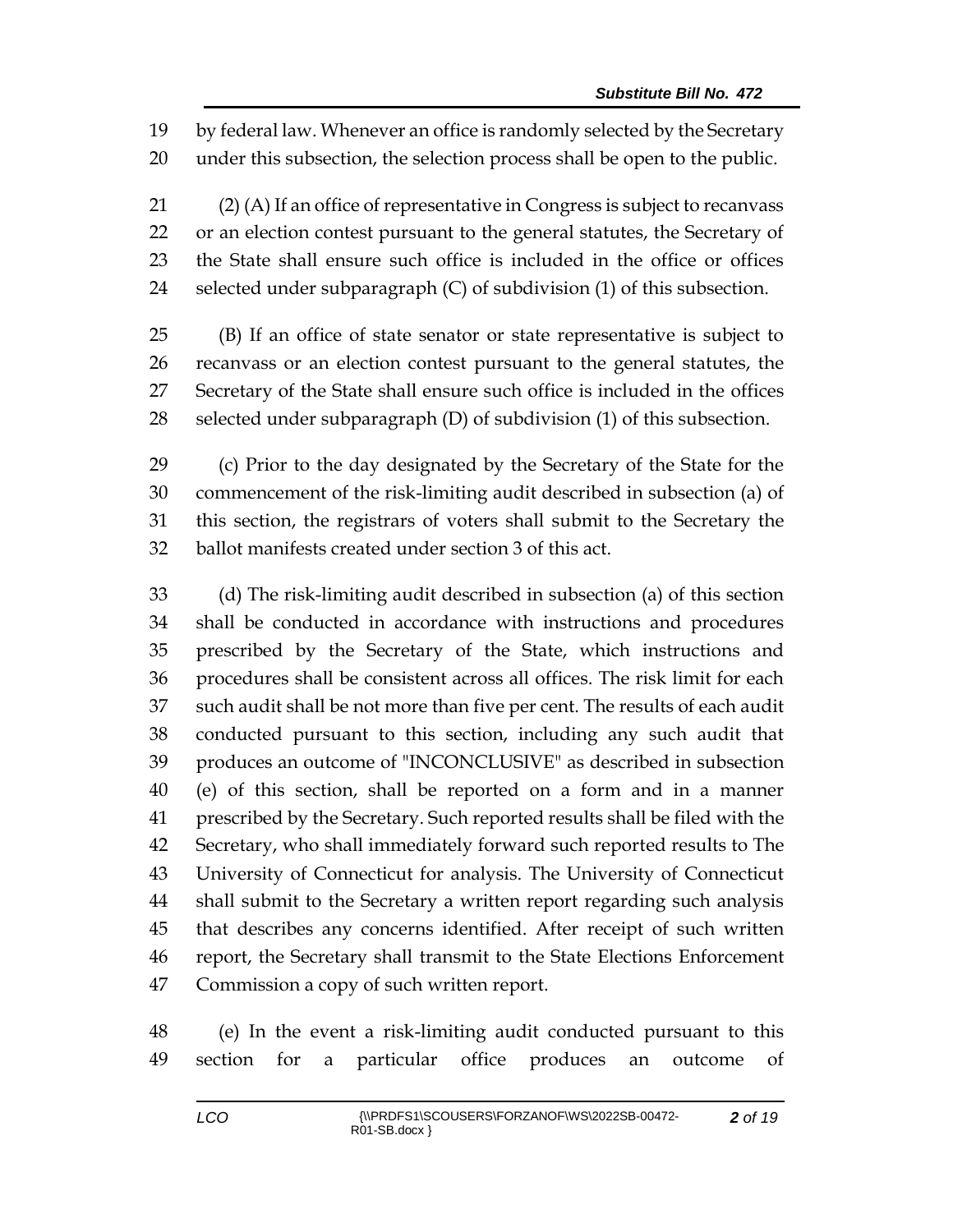"INCONCLUSIVE", the Secretary of the State shall order a manual recount of all ballots cast for such office.

 (f) If the written report submitted by The University of Connecticut under subsection (d) of this section indicates that a voting tabulator failed to record votes accurately and in the manner provided by the general statutes, the Secretary of the State shall require that the voting tabulator be examined and recertified by the Secretary, or the Secretary's designee. Nothing in this subsection shall be construed to prohibit the Secretary from requiring that a voting tabulator be examined and recertified.

 (g) The audit results reported to the Secretary of the State pursuant to subsection (d) of this section shall be open to public inspection and may be used as prima facie evidence of an irregularity in any contest arising pursuant to chapter 149 of the general statutes or for any other cause of action arising from such election.

 (h) If the audit officials are unable to reconcile the results from an audit described in subsection (a) of this section with the outcome of the person declared elected by virtue of having received the greatest number of votes, as determined by the paper ballots, the Secretary of the State shall conduct such further investigation of the voting tabulator as may be necessary for the purpose of reviewing whether or not to decertify the voting tabulator or tabulators in question or to order the voting tabulator to be examined and recertified pursuant to subsection (f) of this section. Any report produced by the Secretary as a result of such investigation shall be filed with the State Elections Enforcement Commission, and the commission may initiate such further investigation in accordance with subdivision (1) of subsection (a) of section 9-7b of the general statutes as may be required to determine if any violations of the general statutes concerning election law have been committed.

 (i) The individual paper ballots used at an election shall be carefully preserved and returned in their designated receptacle in accordance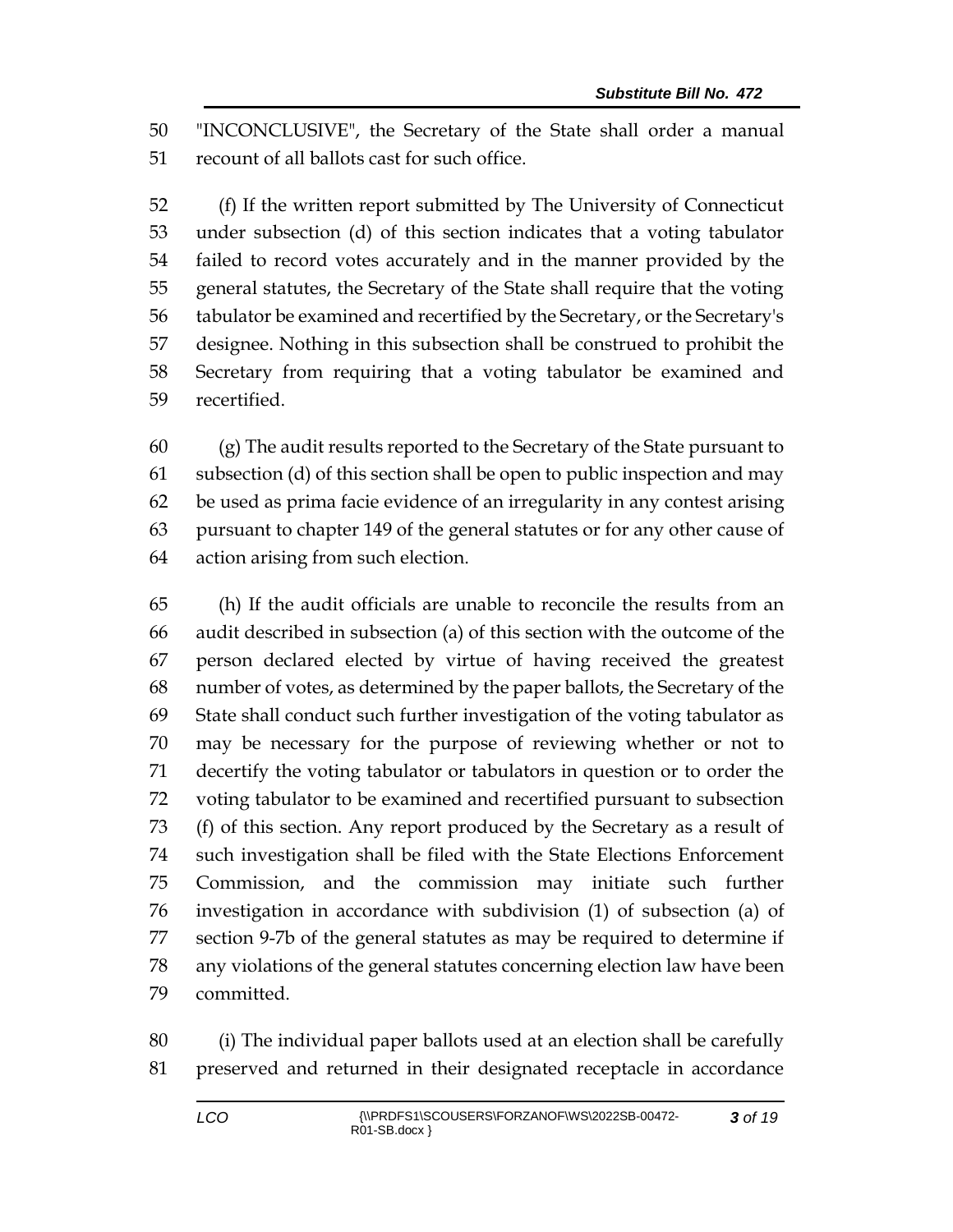with the requirements of section 9-266 or 9-310 of the general statutes, whichever is applicable.

 (j) Nothing in this section shall be construed to preclude any candidate or elector from seeking additional remedies pursuant to chapter 149 of the general statutes.

 (k) After an election, any voting tabulator may be kept locked for a period longer than that prescribed by sections 9-266, 9-310 and 9-447 of the general statutes, if such an extended period is ordered by either a court of competent jurisdiction, the Secretary of the State or the State Elections Enforcement Commission. Either the court or the Secretary of the State may order an audit of such voting tabulator to be conducted by such persons as the court or the Secretary may designate, provided the State Elections Enforcement Commission may order such an audit under the circumstances described in subsection (e) of this section. If the machine utilized in such election is an optical scan voting system, such order to lock such machine shall include the tabulator, memory card and all other components and processes utilized in the programming of such machine.

 (l) The Secretary of the State may adopt regulations, in accordance with the provisions of chapter 54 of the general statutes, as may be necessary for the conduct of risk-limiting audits described in subsection (a) of this section and to establish guidelines for expanded audits when the results from such an audit cannot be reconciled with the outcome of the person declared elected by virtue of having received the greatest number of votes, as determined by the paper ballots.

 (m) Notwithstanding any provision of the general statutes, the Secretary of the State shall have access to the code in any voting machine whenever any problem is discovered as a result of an audit described in subsection (a) of this section.

- (n) As used in this section:
- (1) "Risk-limiting audit" means a publicly verifiable auditing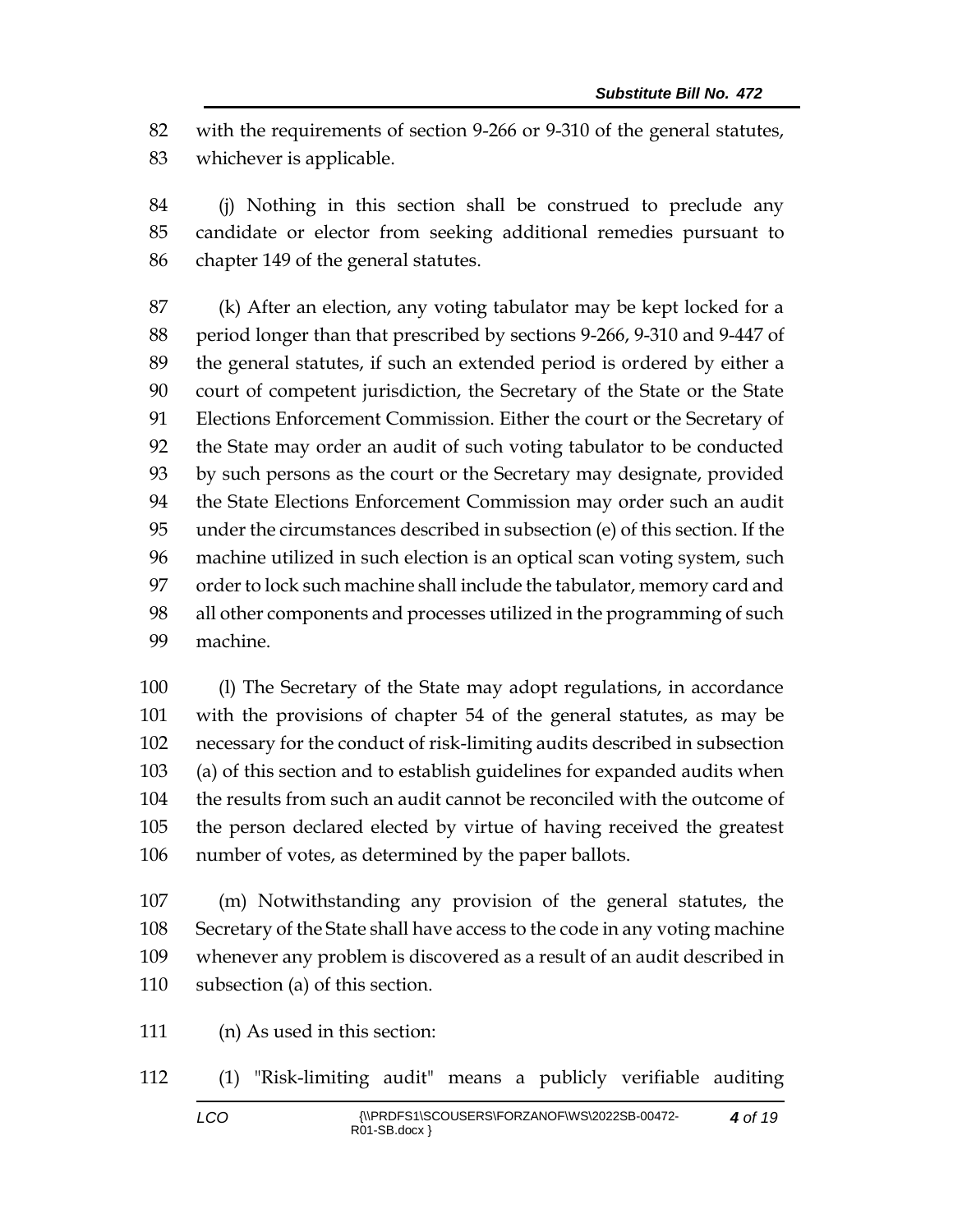procedure that (A) manually examines a statistical sample of paper ballots which reflect the intents of the voters having cast such ballots, (B) produces an outcome of either "ACCEPTABLE" or "INCONCLUSIVE", and (C) guarantees a specified risk limit;

 (2) "Risk limit" means the maximum probability that an audit would produce an outcome of "ACCEPTABLE" when there is a disagreement between the person declared elected and the person who received the greatest number of votes as determined by the paper ballots; and

 (3) "State election" has the same meaning as provided in section 9-1 of the general statutes.

 Sec. 2. Section 9-320f of the 2022 supplement to the general statutes is repealed and the following is substituted in lieu thereof (*Effective January 1, 2024*):

 (a) (1) Not earlier than the fifteenth day after any **[**election or**]** federal or state primary and not later than two business days before the canvass of votes by the Secretary of the State, Treasurer and Comptroller, **[**for any federal or state election or primary,**]** or (2) not earlier than the fifteenth day after any municipal election or primary and not later than two business days before the canvass of votes by the town clerk, **[**for any municipal election or primary,**]** the registrars of voters shall conduct a manual audit, or **[**, for an election or primary held on or after January 1, 2016,**]** an electronic audit authorized under section 9-320g, as amended by this act, of the votes recorded in not less than five per cent of the voting districts in the state, district or municipality, whichever is applicable. For the purposes of this section, any central location used in a municipality for the counting of absentee ballots shall be deemed a voting district. Such manual or electronic audit shall be noticed in advance and be open to public observation. Any election official who participates in the administration and conduct of an audit pursuant to this section shall be compensated by the municipality at the standard rate of pay established by such municipality for elections or primaries, as the case may be.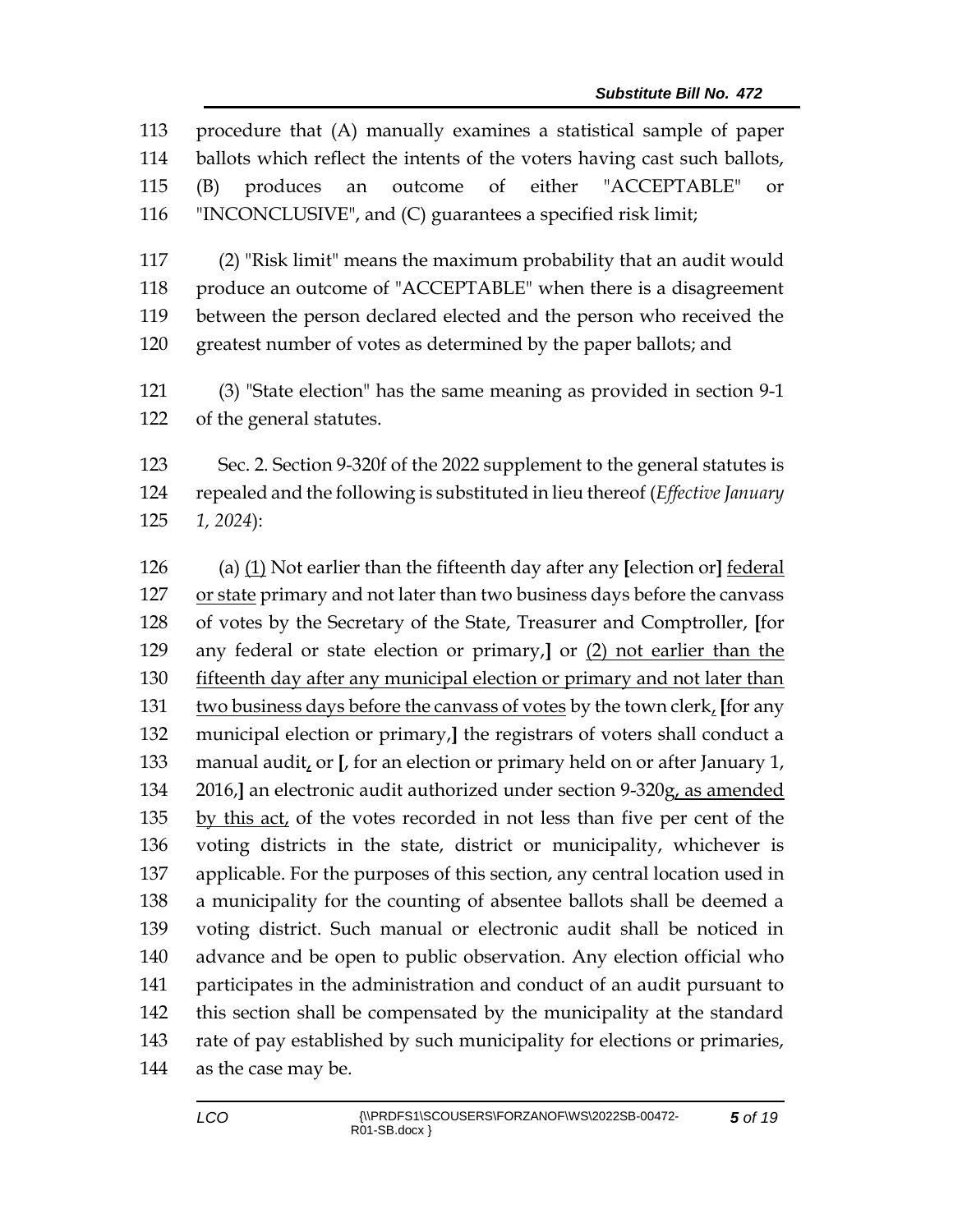(b) The voting districts subject to an audit described in subsection (a) of this section shall be selected in a random drawing by the Secretary of the State and such selection process shall be open to the public. The offices subject to an audit pursuant to this section shall be, (1) **[**in the case of an election where the office of presidential elector is on the ballot, all offices required to be audited by federal law, plus one additional office selected in a random drawing by the Secretary of the State, but in no case less than three offices, (2) in the case of an election where the office of Governor is on the ballot, all offices required to be audited by federal law, plus one additional office selected in a random drawing by the Secretary of the State, but in no case less than three offices, (3)**]** in the case of a municipal election, three offices or twenty per cent of the number of offices on the ballot, whichever is greater, selected at random by the municipal clerk, and **[**(4)**]** (2) in the case of a **[**primary election**]** primary, all offices required to be audited by federal law, plus one additional office, if any, but in no event less than twenty per cent of the offices on the ballot, selected in a random drawing by the municipal clerk.

 (c) If a selected voting district has an office that is subject to recanvass or an election or primary contest pursuant to the general statutes, the Secretary of the State shall select an alternative district, pursuant to the process described in subsection (b) of this section.

 (d) The manual or electronic audit described in subsection (a) of this section shall consist of the manual or electronic tabulation of the paper ballots cast and counted by each voting tabulator subject to such audit. Once complete, the vote totals established pursuant to such manual or electronic tabulation shall be compared to the results reported by the voting tabulator on the day of the election or primary. The results of such manual or electronic tabulation shall be reported on a form prescribed by the Secretary of the State which shall include the total number of ballots counted, the total votes received by each candidate in question, the total votes received by each candidate in question on ballots that were properly completed by each voter and the total votes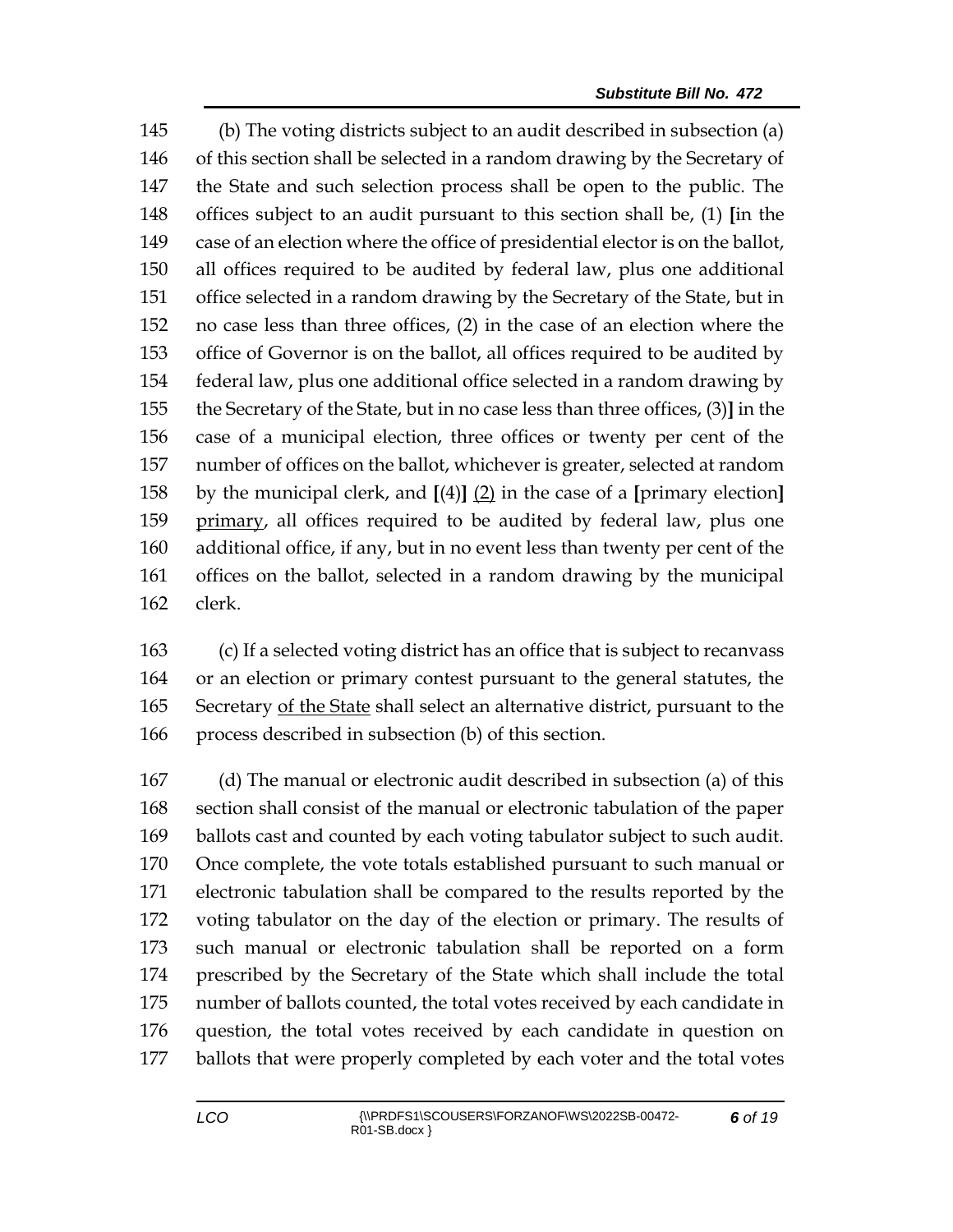received by each candidate in question on ballots that were not properly completed by each voter. Such **[**report**]** reported results shall be filed with the Secretary, **[**of the State**]** who shall immediately forward such **[**report**]** reported results to The University of Connecticut for analysis. The University of Connecticut shall **[**file**]** submit to the Secretary a written report **[**with the Secretary of the State**]** regarding such analysis 184 that describes any discrepancies identified. After receipt of such written report, the Secretary **[**of the State shall file such report with**]** shall transmit to the State Elections Enforcement Commission a copy of such written report.

 (e) For the purposes of this section, a ballot that has not been properly completed will be deemed to be a ballot on which (1) votes have been marked by the voter outside the vote targets, (2) votes have been marked by the voter using a manual marking device that cannot be read by the voting tabulator, or (3) in the judgment of the registrars of voters, the voter marked the ballot in such a manner that the voting tabulator may not have read the marks as votes cast.

 (f) Notwithstanding the provisions of section 9-311, the Secretary of the State shall order a discrepancy recanvass of the returns of an election or primary for any office if a discrepancy, as defined in subsection (o) of this section, exists where the margin of victory in the race for such office is less than the amount of the discrepancy multiplied by the total number of voting districts where such race appeared on the ballot, provided in a year in which the Secretary of the State is a candidate for an office on the ballot and that office is subject to an audit as provided 203 by this section, the State Elections Enforcement Commission shall order a discrepancy recanvass if a discrepancy, as defined by subsection (o) of this section, has occurred that could affect the outcome of the election or primary for such office.

 (g) If the written report submitted by The University of Connecticut **[**report described in**]** under subsection (d) of this section indicates that a voting tabulator failed to record votes accurately and in the manner provided by the general statutes, the Secretary of the State shall require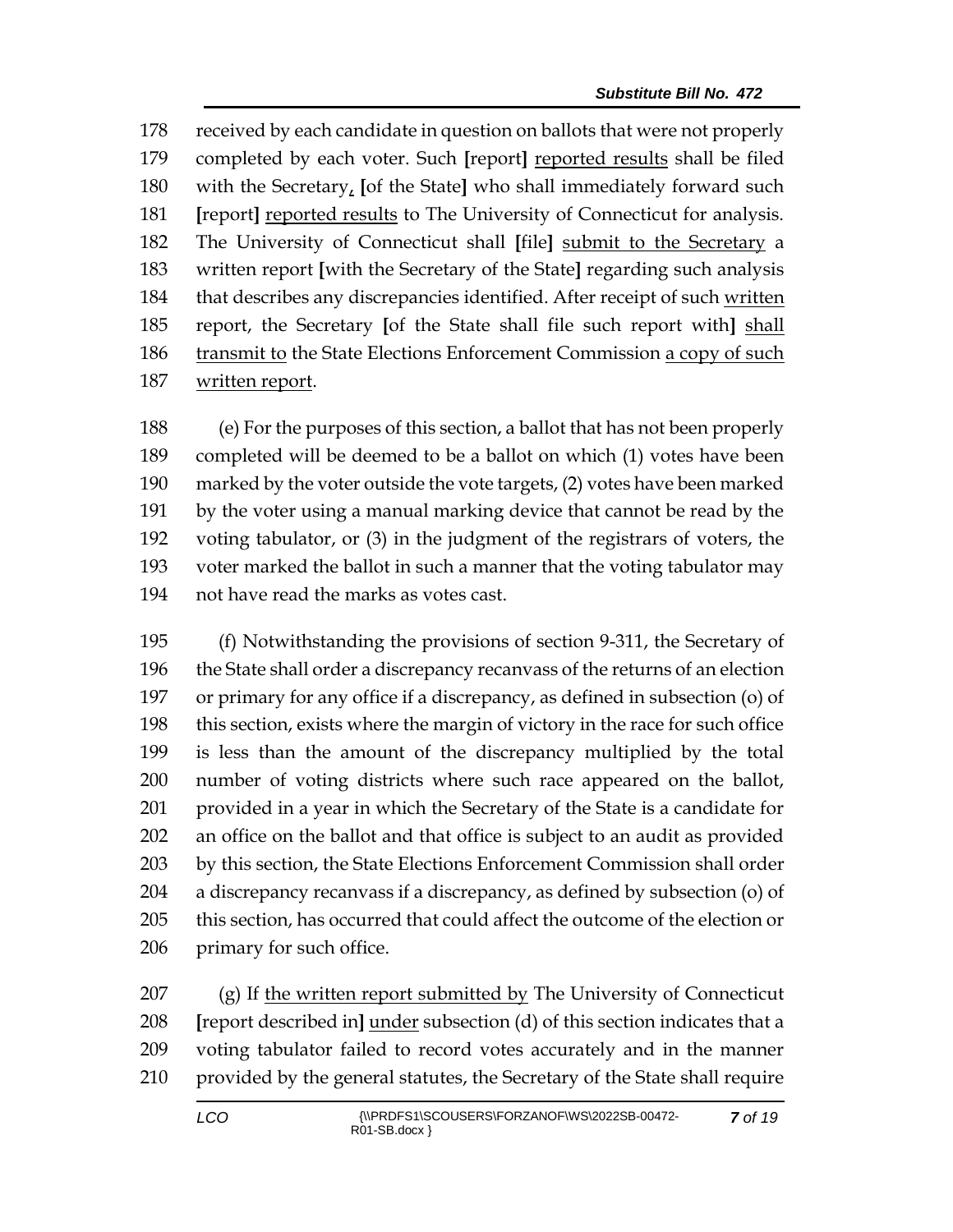that the voting tabulator be examined and recertified by the Secretary **[**of the State,**]** or the Secretary's designee. Nothing in this subsection shall be construed to prohibit the Secretary **[**of the State**]** from requiring 214 that a voting tabulator be examined and recertified.

 (h) The audit **[**report filed**]** results reported to the Secretary of the 216 State pursuant to subsection (d) of this section shall be open to public inspection and may be used as prima facie evidence of a discrepancy in any contest arising pursuant to chapter 149 or for any other cause of action arising from such election or primary.

 (i) If the audit officials are unable to reconcile the manual or electronic count from an audit described in subsection (a) of this section with the electronic vote tabulation and discrepancies from the election or primary, the Secretary of the State shall conduct such further investigation of the voting tabulator malfunction as may be necessary for the purpose of reviewing whether or not to decertify the voting tabulator or tabulators in question or to order the voting tabulator to be examined and recertified pursuant to subsection (g) of this section. Any report produced by the Secretary **[**of the State**]** as a result of such investigation shall be filed with the State Elections Enforcement Commission, and the commission may initiate such further investigation in accordance with subdivision (1) of subsection (a) of section 9-7b as may be required to determine if any violations of the general statutes concerning election law have been committed.

 (j) The individual paper ballots used at an election or primary shall be carefully preserved and returned in their designated receptacle in accordance with the requirements of section 9-266 or 9-310, whichever is applicable.

 (k) Nothing in this section shall be construed to preclude any candidate or elector from seeking additional remedies pursuant to chapter 149.

(l) After an election or primary, any voting tabulator may be kept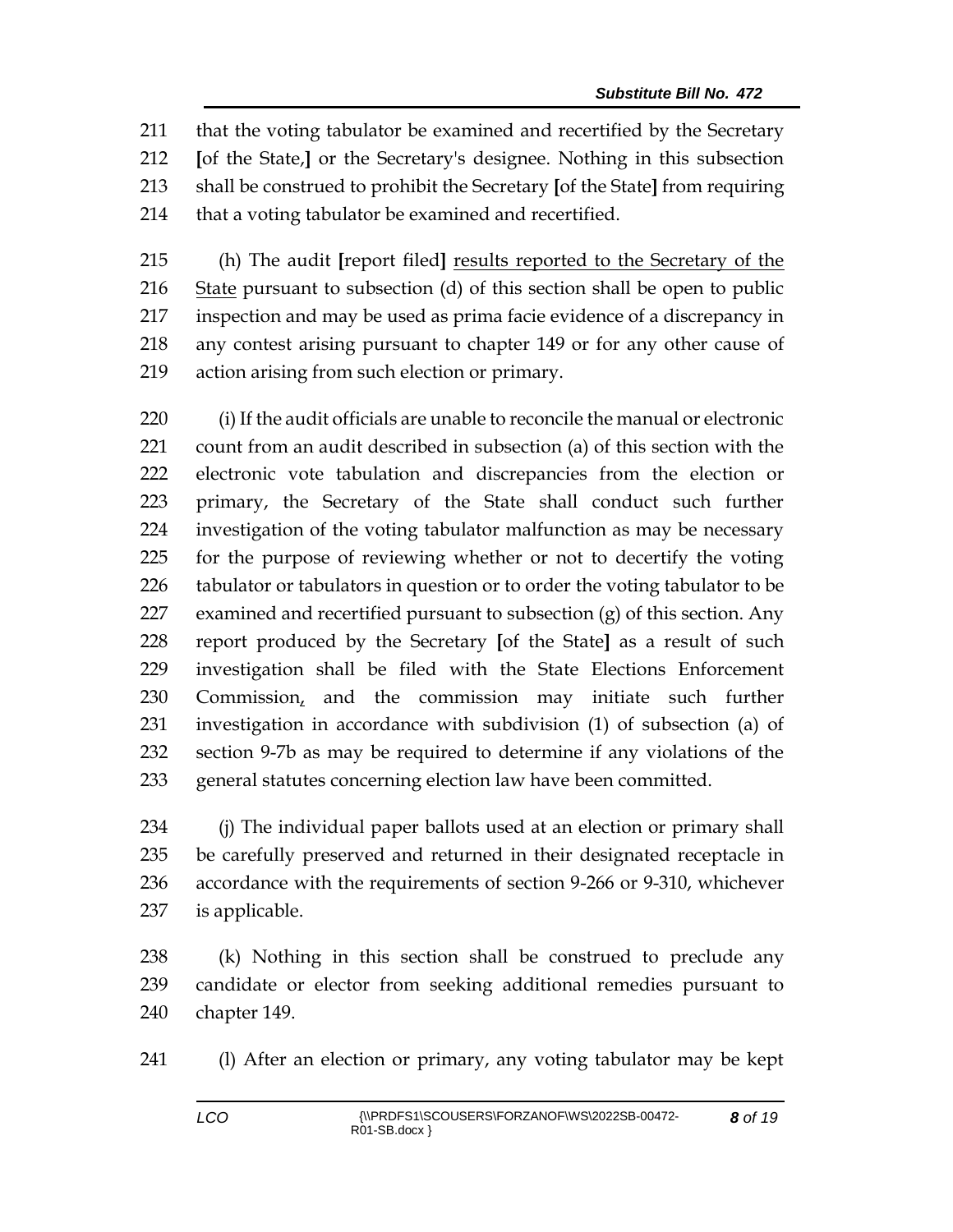locked for a period longer than that prescribed by sections 9-266, 9-310 and 9-447, if such an extended period is ordered by either a court of competent jurisdiction, the Secretary of the State or the State Elections Enforcement Commission. Either the court or the Secretary of the State may order an audit of such voting tabulator to be conducted by such persons as the court or the Secretary **[**of the State**]** may designate, provided the State Elections Enforcement Commission may order such an audit under the circumstances prescribed in subsection (f) of this section. If the machine utilized in such election or primary is an optical scan voting system, such order to lock such machine shall include the tabulator, memory card and all other components and processes utilized in the programming of such machine.

 (m) The Secretary of the State may adopt regulations, in accordance with the provisions of chapter 54, as may be necessary for the conduct of the manual or electronic tabulation of the paper ballots described in subsection (a) of this section and to establish guidelines for expanded audits when there are differences between the manual or electronic counts from the audit described in subsection (a) of this section and tabulator counts from the election or primary.

 (n) Notwithstanding any provision of the general statutes, the Secretary of the State shall have access to the code in any voting machine whenever any problem is discovered as a result of an audit described in subsection (a) of this section.

(o) As used in this section: **[**, "discrepancy"**]**

 (1) "Discrepancy" means any difference in vote totals between tabulator counts from an election or primary and manual or electronic counts from an audit described in subsection (a) of this section in a voting district that exceeds one-half of one per cent of the lesser amount of the vote totals between such tabulator counts and such manual or electronic counts where such differences cannot be resolved through an accounting of ballots that were not marked properly in accordance with subsection (e) of this section; **[**, "state election" means "state election", as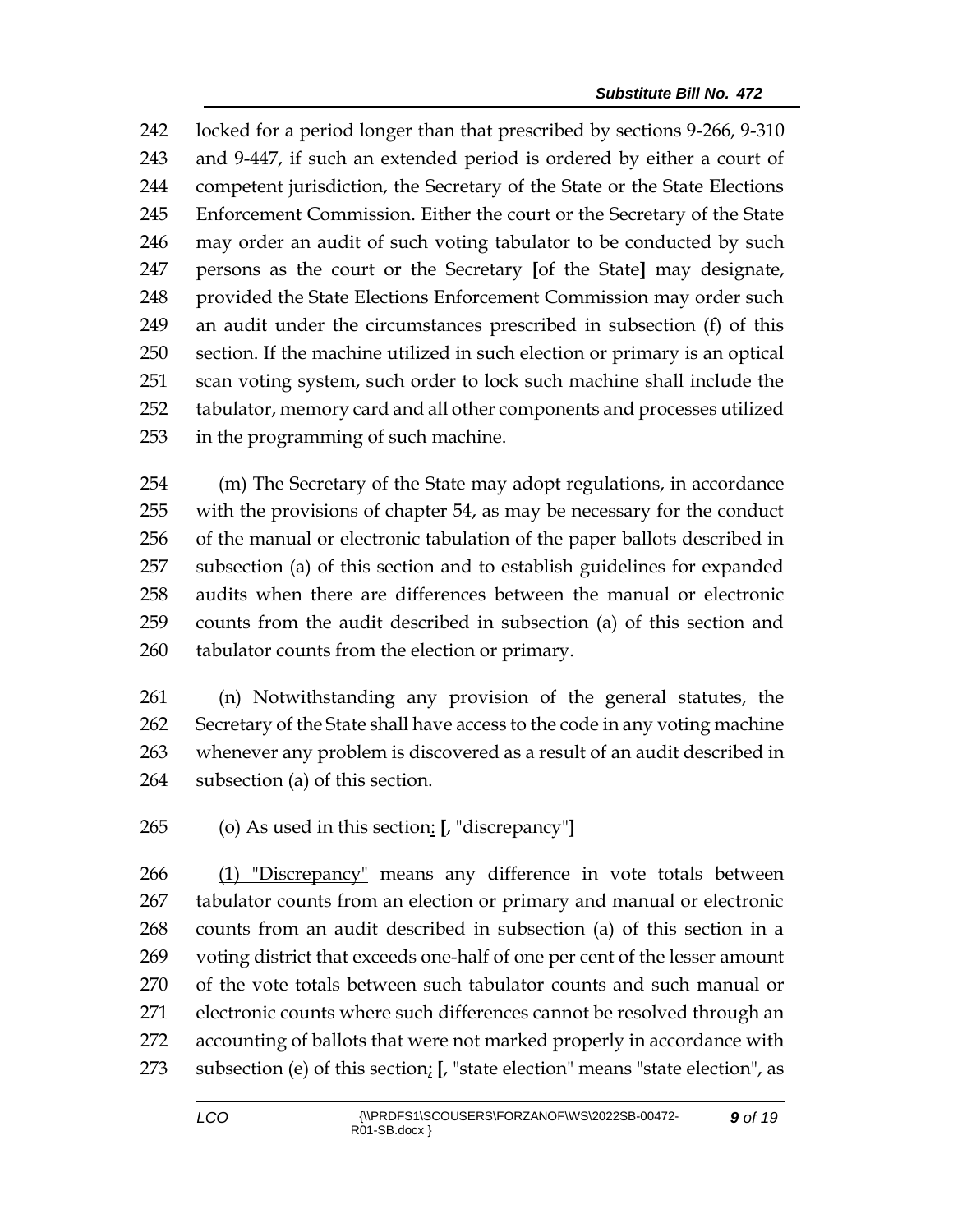defined in section 9-1, "municipal election"**]**

 (2) "Municipal election" means a municipal election held pursuant to section 9-164; **[**, "manual"**]**

 (3) "Manual" means by hand and without the assistance of electronic equipment; and **[**"electronic"**]**

279 (4) "Electronic" means through the use of equipment described in section 9-320g, as amended by this act.

 Sec. 3. (NEW) (*Effective January 1, 2024*) (a) Except as provided in subsection (b) of this section, not later than seventy-two hours after the close of the polls at each state election:

 (1) The election officials in each polling place shall create a ballot manifest for such polling place by manually verifying the number of ballots cast that comprise the result publicly announced by the moderator under subsection (a) of section 9-309 of the general statutes and recording such number on such ballot manifest, in accordance with procedures prescribed by the Secretary of the State; and

 (2) The absentee ballot counters in each central counting location shall create a ballot manifest for such central counting location by manually verifying the number of ballots cast that comprise the result publicly declared by the moderator under subsection (b) of section 9-150b of the general statutes and recording such number on such ballot manifest, in accordance with procedures prescribed by the Secretary of the State.

 (b) Not later than twenty-four hours after the completion of any recanvass conducted at a state election in a voting district, the recanvass officials shall create a ballot manifest for such district by manually verifying the number of ballots cast that comprise the vote announced by the moderator under subdivision (1) of subsection (c) of section 9-311 of the general statutes and recording such number on such ballot manifest, in accordance with procedures prescribed by the Secretary of the State.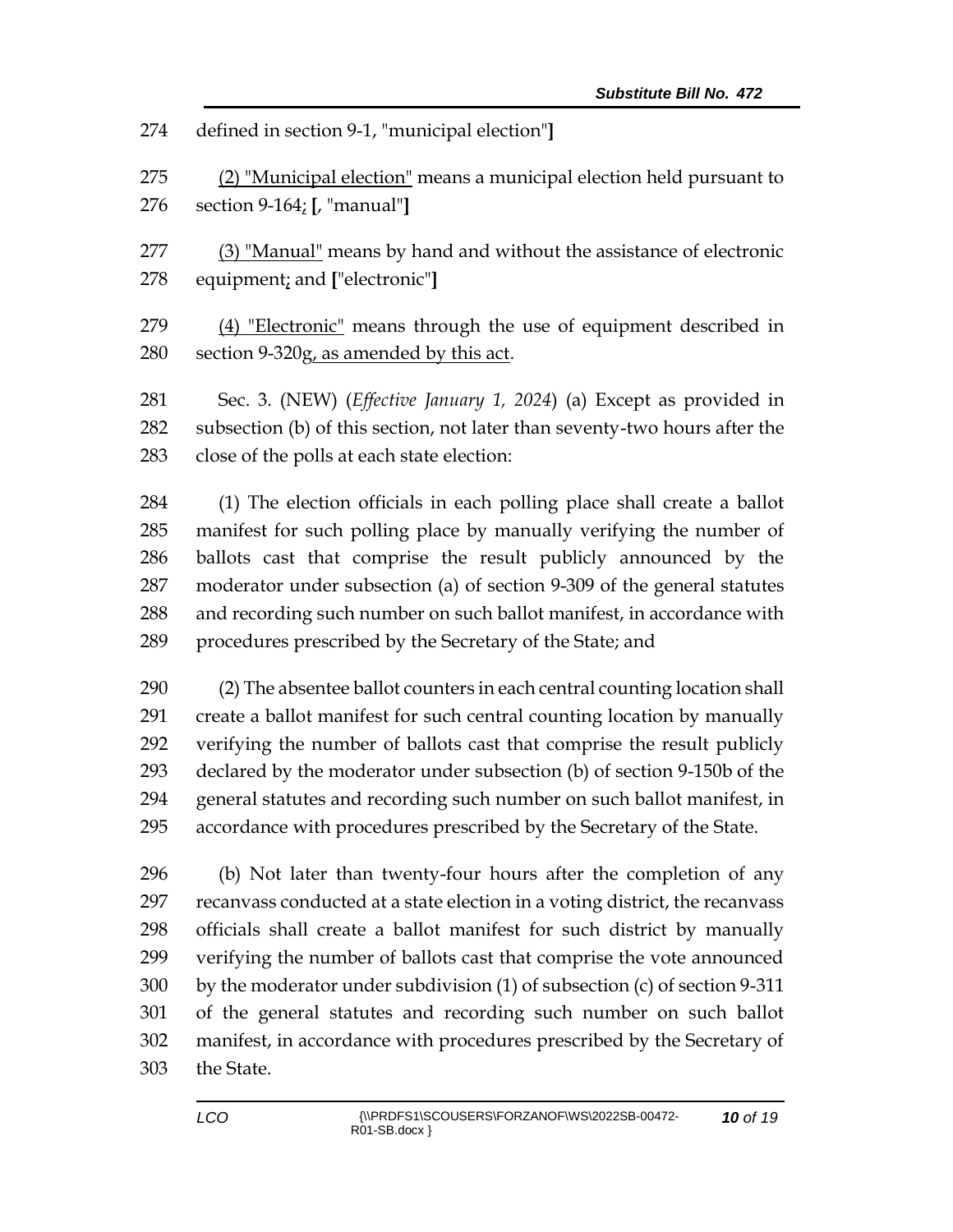(c) All ballot manifest creation procedures shall be open to public observation.

 (d) Immediately after a ballot manifest has been created pursuant to this section, the moderator shall submit such ballot manifest to the registrars of voters.

 Sec. 4. Section 9-323 of the general statutes is repealed and the following is substituted in lieu thereof (*Effective January 1, 2024*):

 Any elector or candidate who claims that he is aggrieved by any ruling of any election official in connection with any election for presidential electors and for a senator in Congress and for representative in Congress or any of them, held in his town, or that there was a mistake in the count of the votes cast at such election for candidates for such electors, senator in Congress and representative in Congress, or any of them, at any voting district in his town, or any candidate for such an office who claims that he is aggrieved by a violation of any provision of section 9-355, 9-357 to 9-361, inclusive, 9- 364, 9-364a or 9-365 in the casting of absentee ballots at such election, may bring his complaint to any judge of the Supreme Court, in which he shall set out the claimed errors of such election official, the claimed errors in the count or the claimed violations of said sections. In any action brought pursuant to the provisions of this section, the complainant shall file a certification attached to the complaint indicating that a copy of the complaint has been sent by first-class mail or delivered to the State Elections Enforcement Commission. If such complaint is made prior to such election, such judge shall proceed expeditiously to render judgment on the complaint and shall cause notice of the hearing to be given to the Secretary of the State and the State Elections Enforcement Commission. If such complaint is made subsequent to the election, it shall be brought not later than fourteen days after the election or, if such complaint is brought in response to **[**the manual tabulation of paper ballots authorized**]** an audit conducted pursuant to section 9-320f, 335 as amended by this act, or section 1 of this act, such complaint shall be brought not later than seven days after the close of any such **[**manual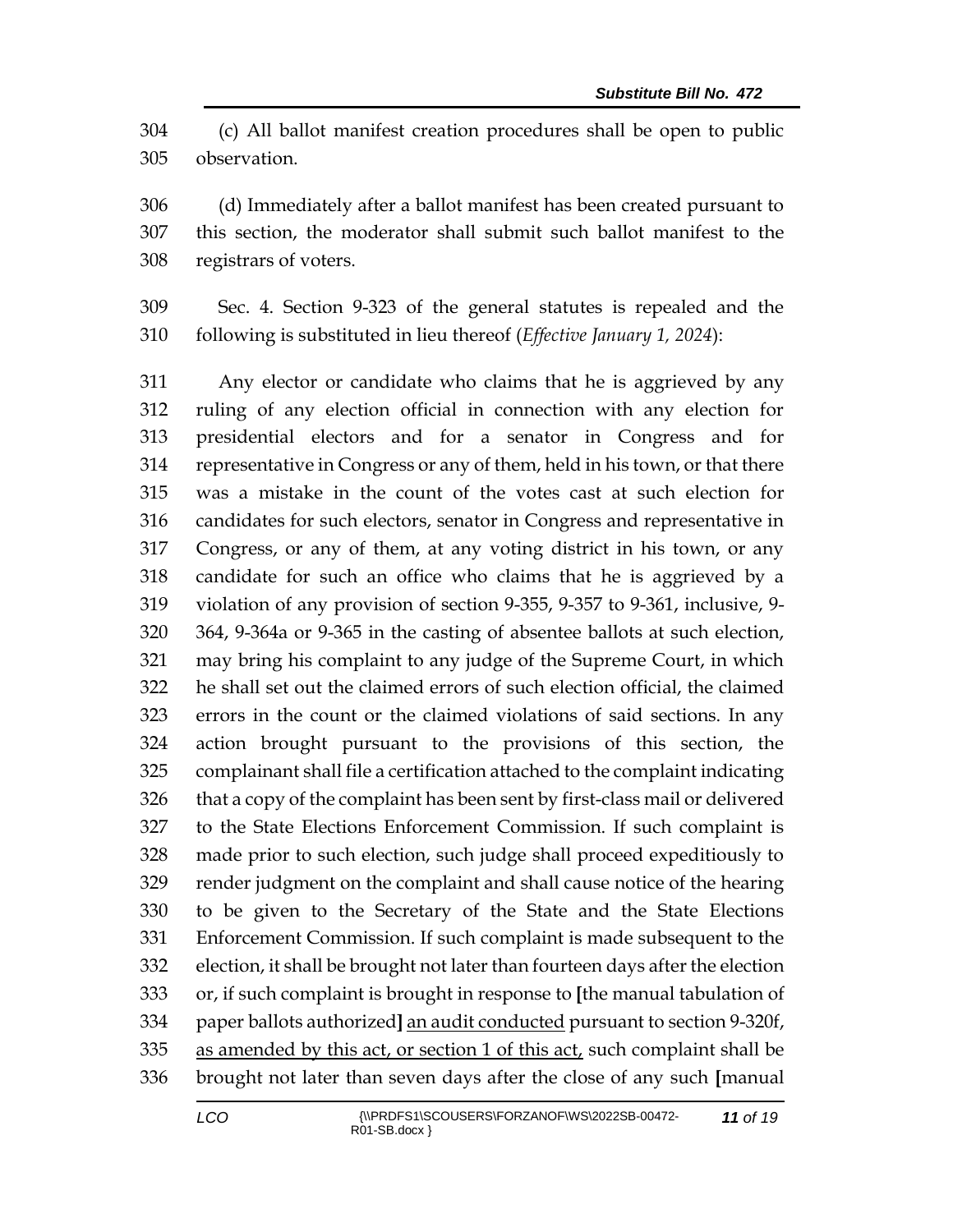tabulation**]** audit, and in either such circumstance, the judge shall forthwith order a hearing to be had upon such complaint, upon a day not more than five or less than three days from the making of such order, and shall cause notice of not less than three or more than five days to be given to any candidate or candidates whose election may be affected by the decision upon such hearing, to such election official, to the Secretary of the State, to the State Elections Enforcement Commission and to any other party or parties whom such judge deems proper parties thereto, of the time and place for the hearing upon such complaint. Such judge, with two other judges of the Supreme Court to be designated by the Chief Court Administrator, shall, on the day fixed for such hearing and without unnecessary delay, proceed to hear the parties. If sufficient reason is shown, such judges may order any voting tabulators to be unlocked or any ballot boxes to be opened and a recount of the votes cast, including absentee ballots, to be made. Such judges shall thereupon, in the case they, or any two of them, find any error in the rulings of the election official, any mistake in the count of such votes or any violation of said sections, certify the result of their finding or decision, or the finding or decision of a majority of them, to the Secretary of the State before the first Monday after the second Wednesday in December. Such judges may order a new election or a change in the existing election schedule, provided such order complies with Section 302 of the Help America Vote Act, P.L. 107-252, as amended from time to time. Such certificate of such judges, or a majority of them, shall be final upon all questions relating to the rulings of such election officials, to the correctness of such count and, for the purposes of this section only, such claimed violations, and shall operate to correct the returns of the moderators or presiding officers so as to conform to such finding or decision.

 Sec. 5. Section 9-324 of the general statutes is repealed and the following is substituted in lieu thereof (*Effective January 1, 2024*):

 Any elector or candidate who claims that such elector or candidate is aggrieved by any ruling of any election official in connection with any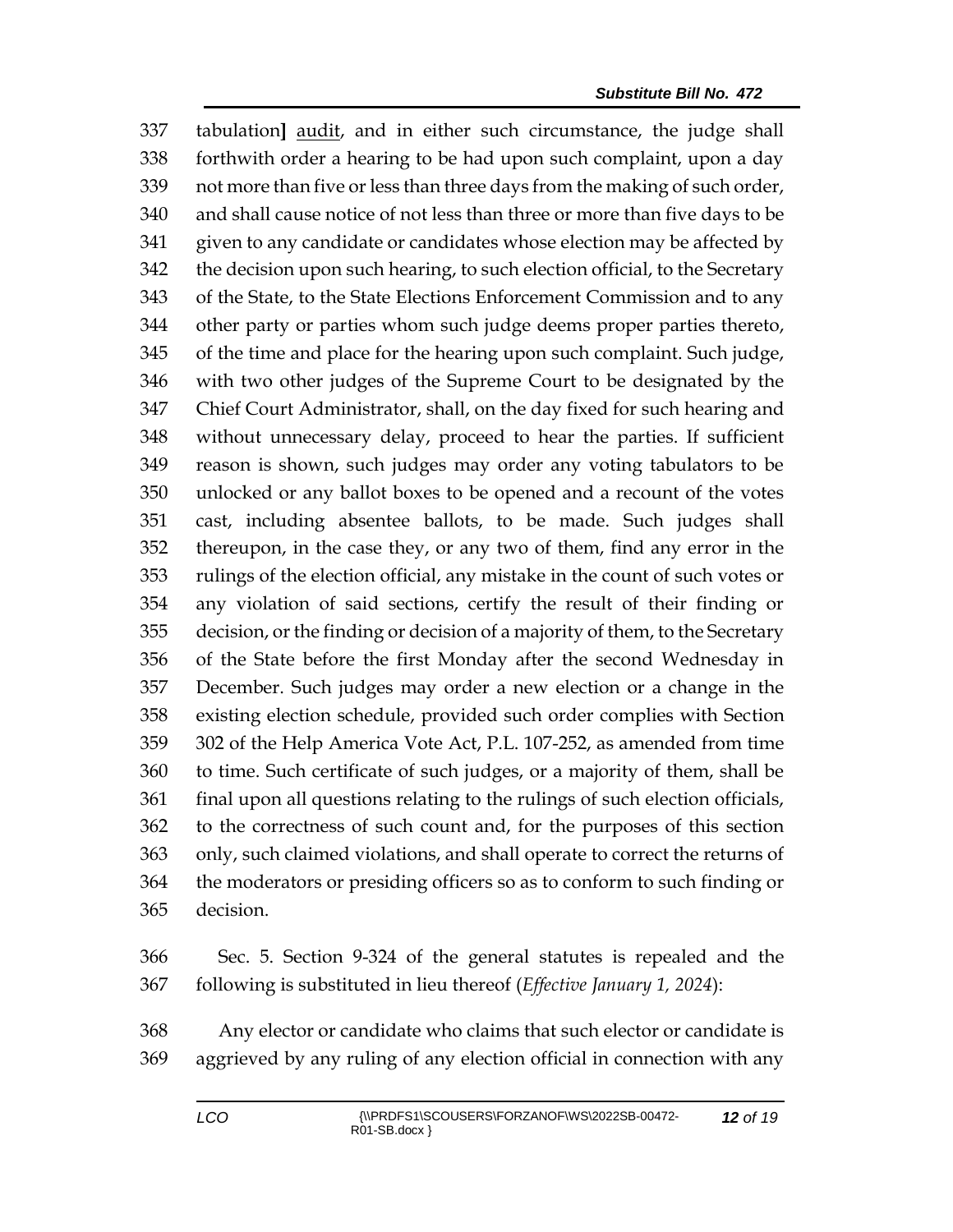election for Governor, Lieutenant Governor, Secretary of the State, State Treasurer, Attorney General, State Comptroller or judge of probate, held in such elector's or candidate's town, or that there has been a mistake in the count of the votes cast at such election for candidates for said offices or any of them, at any voting district in such elector's or candidate's town, or any candidate for such an office who claims that such candidate is aggrieved by a violation of any provision of section 9-355, 9-357 to 9- 361, inclusive, 9-364, 9-364a or 9-365 in the casting of absentee ballots at such election or any candidate for the office of Governor, Lieutenant Governor, Secretary of the State, State Treasurer, Attorney General or State Comptroller, who claims that such candidate is aggrieved by a violation of any provision of sections 9-700 to 9-716, inclusive, may bring such elector's or candidate's complaint to any judge of the Superior Court, in which such elector or candidate shall set out the claimed errors of such election official, the claimed errors in the count or the claimed violations of said sections. In any action brought pursuant to the provisions of this section, the complainant shall send a copy of the complaint by first-class mail, or deliver a copy of the complaint by hand, to the State Elections Enforcement Commission. If such complaint is made prior to such election, such judge shall proceed expeditiously to render judgment on the complaint and shall cause notice of the hearing to be given to the Secretary of the State and the State Elections Enforcement Commission. If such complaint is made subsequent to the election, it shall be brought not later than fourteen days after the election or, if such complaint is brought in response to **[**the manual tabulation of paper ballots authorized**]** an audit conducted pursuant to section 9-320f, as amended by this act, or section 1 of this act, such complaint shall be brought not later than seven days after the close of any such **[**manual tabulation**]** audit and, in either such circumstance, such judge shall forthwith order a hearing to be had upon such complaint, upon a day not more than five nor less than three days from the making of such order, and shall cause notice of not less than three nor more than five days to be given to any candidate or candidates whose election may be affected by the decision upon such hearing, to such election official, the Secretary of the State, the State Elections Enforcement Commission and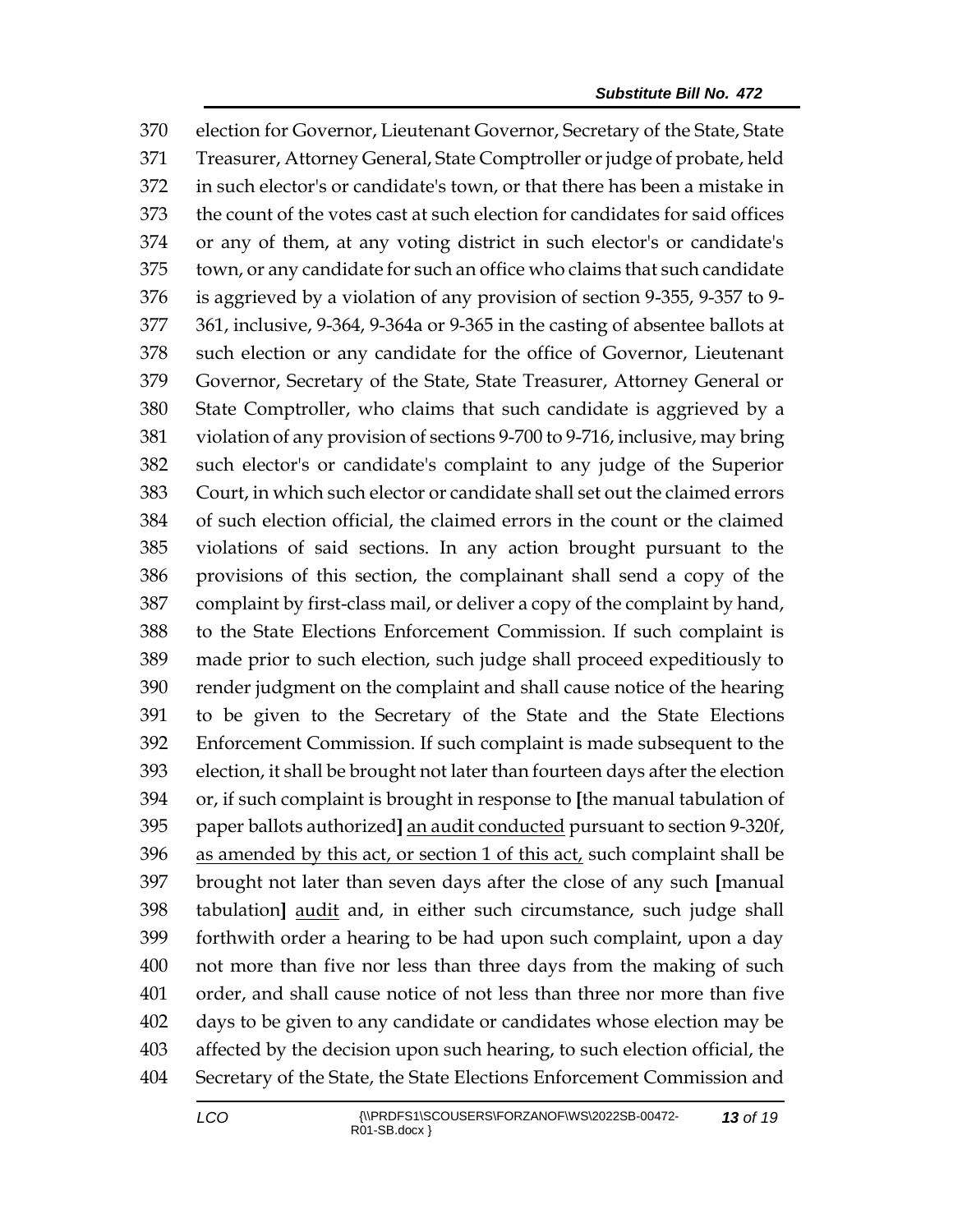to any other party or parties whom such judge deems proper parties thereto, of the time and place for the hearing upon such complaint. Such judge shall, on the day fixed for such hearing and without unnecessary delay, proceed to hear the parties. If sufficient reason is shown, such judge may order any voting tabulators to be unlocked or any ballot boxes to be opened and a recount of the votes cast, including absentee ballots, to be made. Such judge shall thereupon, in case such judge finds any error in the rulings of the election official, any mistake in the count of the votes or any violation of said sections, certify the result of such judge's finding or decision to the Secretary of the State before the fifteenth day of the next succeeding December. Such judge may order a new election or a change in the existing election schedule. Such certificate of such judge of such judge's finding or decision shall be final and conclusive upon all questions relating to errors in the rulings of such election officials, to the correctness of such count, and, for the purposes of this section only, such claimed violations, and shall operate to correct the returns of the moderators or presiding officers, so as to conform to such finding or decision, unless the same is appealed from as provided in section 9-325.

 Sec. 6. Section 9-328 of the general statutes is repealed and the following is substituted in lieu thereof (*Effective January 1, 2024*):

 Any elector or candidate claiming to have been aggrieved by any ruling of any election official in connection with an election for any municipal office or a primary for justice of the peace, or any elector or candidate claiming that there has been a mistake in the count of votes cast for any such office at such election or primary, or any candidate in such an election or primary claiming that he is aggrieved by a violation of any provision of sections 9-355, 9-357 to 9-361, inclusive, 9-364, 9-364a or 9-365 in the casting of absentee ballots at such election or primary, may bring a complaint to any judge of the Superior Court for relief therefrom. In any action brought pursuant to the provisions of this section, the complainant shall send a copy of the complaint by first-class mail, or deliver a copy of the complaint by hand, to the State Elections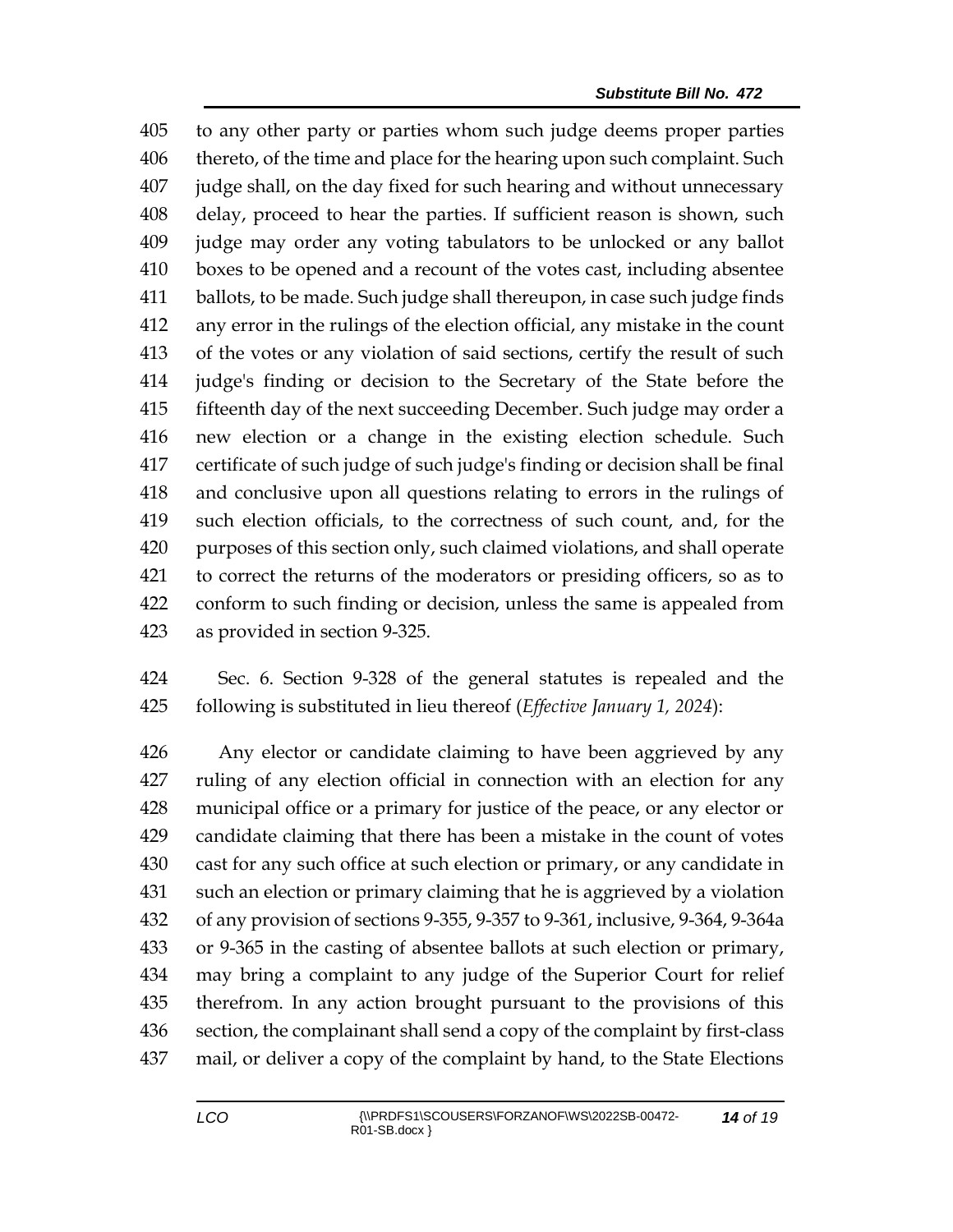Enforcement Commission. If such complaint is made prior to such election or primary, such judge shall proceed expeditiously to render judgment on the complaint and shall cause notice of the hearing to be given to the Secretary of the State and the State Elections Enforcement Commission. If such complaint is made subsequent to such election or primary, it shall be brought not later than fourteen days after such election or primary, except that if such complaint is brought in response to **[**the manual tabulation of paper ballots, authorized**]** an audit conducted pursuant to section 9-320f, as amended by this act, or section 1 of this act, such complaint shall be brought not later than seven days after the close of any such **[**manual tabulation**]** audit, to any judge of the Superior Court, in which he shall set out the claimed errors of the election official, the claimed errors in the count or the claimed violations of said sections. Such judge shall forthwith order a hearing to be had upon such complaint, upon a day not more than five nor less than three days from the making of such order, and shall cause notice of not less than three nor more than five days to be given to any candidate or candidates whose election or nomination may be affected by the decision upon such hearing, to such election official, the Secretary of the State, the State Elections Enforcement Commission and to any other party or parties whom such judge deems proper parties thereto, of the time and place for the hearing upon such complaint. Such judge shall, on the day fixed for such hearing and without unnecessary delay, proceed to hear the parties. If sufficient reason is shown, he may order any voting tabulators to be unlocked or any ballot boxes to be opened and a recount of the votes cast, including absentee ballots, to be made. Such judge shall thereupon, if he finds any error in the rulings of the election official or any mistake in the count of the votes, certify the result of his finding or decision to the Secretary of the State before the tenth day succeeding the conclusion of the hearing. Such judge may order a new election or primary or a change in the existing election schedule. Such certificate of such judge of his finding or decision shall be final and conclusive upon all questions relating to errors in the ruling of such election officials, to the correctness of such count, and, for the purposes of this section only, such claimed violations, and shall operate to correct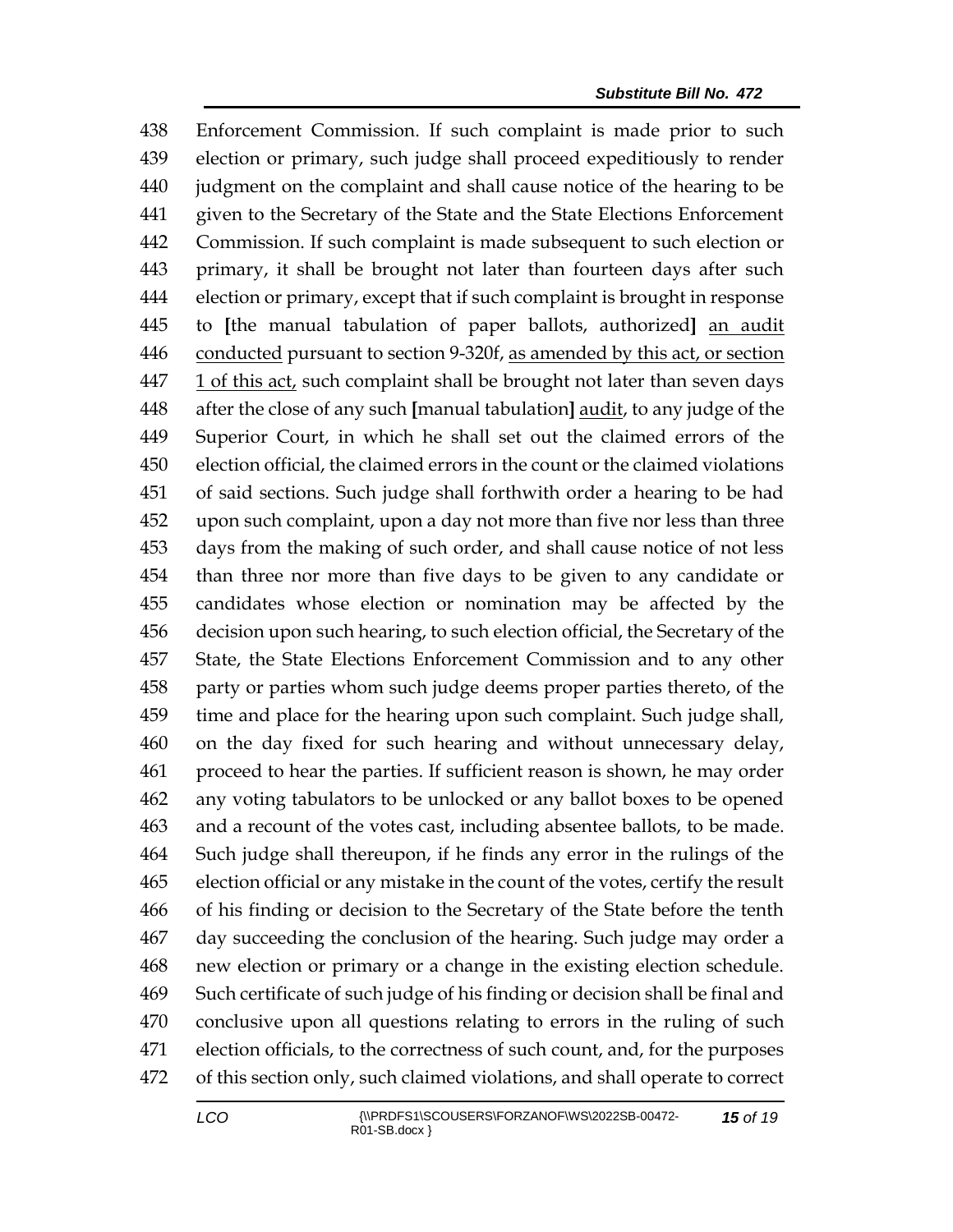the returns of the moderators or presiding officers, so as to conform to such finding or decision, except that this section shall not affect the right of appeal to the Supreme Court and it shall not prevent such judge from reserving such questions of law for the advice of the Supreme Court as provided in section 9-325. Such judge may, if necessary, issue his writ of mandamus, requiring the adverse party and those under him to deliver to the complainant the appurtenances of such office, and shall cause his finding and decree to be entered on the records of the Superior Court in the proper judicial district.

 Sec. 7. Subsection (a) of section 9-329a of the general statutes is repealed and the following is substituted in lieu thereof (*Effective January 1, 2024*):

 (a) Any (1) elector or candidate aggrieved by a ruling of an election official in connection with any primary held pursuant to (A) section 9- 423, 9-425 or 9-464, or (B) a special act, (2) elector or candidate who alleges that there has been a mistake in the count of the votes cast at such primary, or (3) candidate in such a primary who alleges that he is aggrieved by a violation of any provision of sections 9-355, 9-357 to 9- 361, inclusive, 9-364, 9-364a or 9-365 in the casting of absentee ballots at such primary, may bring his complaint to any judge of the Superior Court for appropriate action. In any action brought pursuant to the provisions of this section, the complainant shall file a certification attached to the complaint indicating that a copy of the complaint has been sent by first-class mail or delivered to the State Elections Enforcement Commission. If such complaint is made prior to such primary such judge shall proceed expeditiously to render judgment on the complaint and shall cause notice of the hearing to be given to the Secretary of the State and the State Elections Enforcement Commission. If such complaint is made subsequent to such primary it shall be brought, not later than fourteen days after such primary, or if such complaint is brought in response to **[**the manual tabulation of paper ballots, described in**]** an audit conducted pursuant to section 9-320f, as amended by this act, or section 1 of this act, such complaint shall be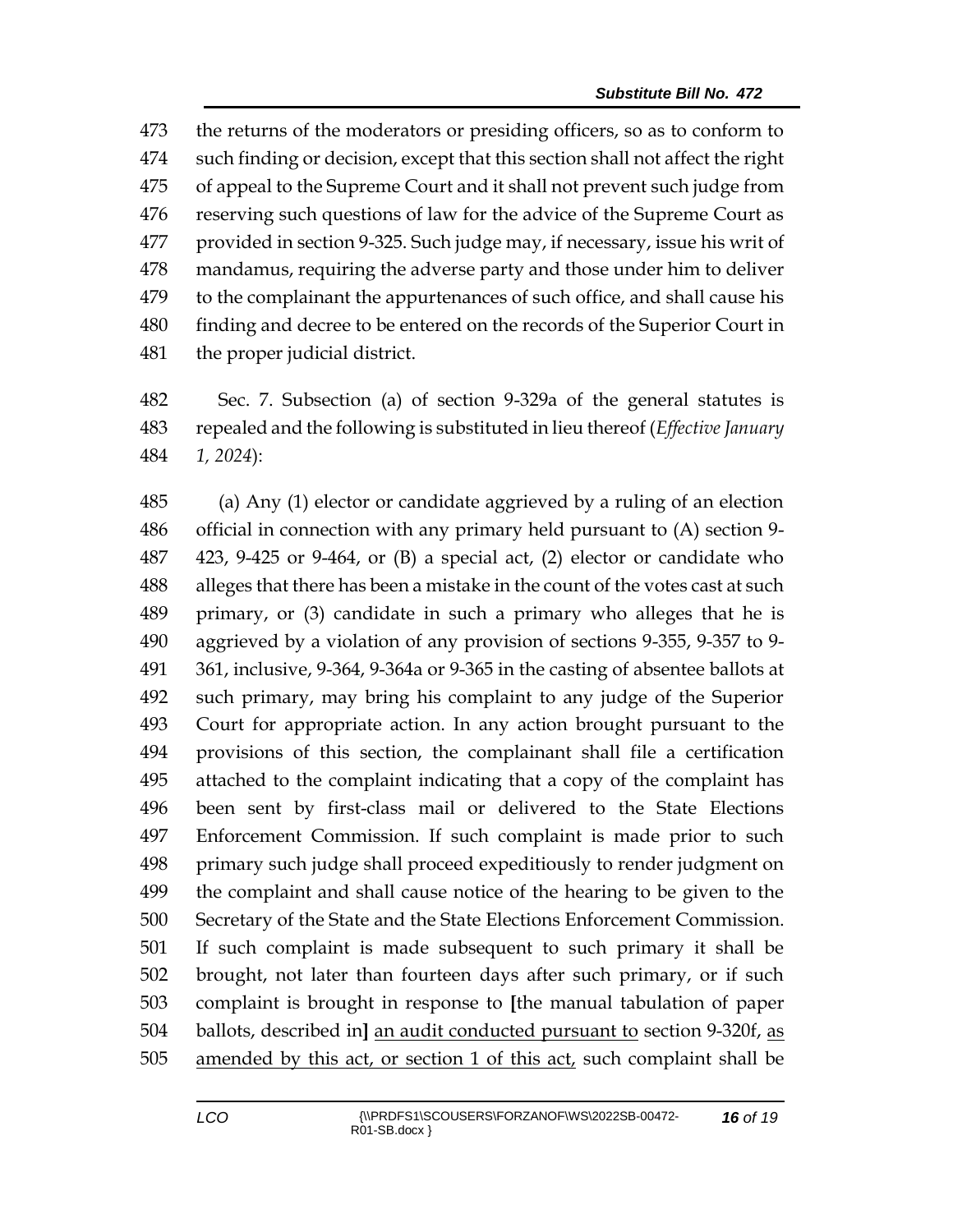brought, not later than seven days after the close of any such **[**manual tabulation**]** audit, to any judge of the Superior Court.

 Sec. 8. Subsection (b) of section 9-3 of the general statutes is repealed and the following is substituted in lieu thereof (*Effective January 1, 2024*):

 (b) During any municipal, state or federal election, primary or 511 recanvass, or any audit conducted pursuant to section 9-320f, as amended by this act, or section 1 of this act, the Secretary of the State may issue an order, whether orally or in writing, to any registrar of voters or moderator to correct any irregularity or impropriety in the conduct of such election, primary or recanvass or audit. Any such order shall be effective upon issuance. As soon as practicable after issuance of an oral order pursuant to this subsection, the Secretary shall reduce such order to writing, cite within such order any applicable provision of law authorizing such order and cause a copy of such written order to be delivered to the individual who is the subject of such order or, in the case that such order was originally issued in writing, issue a subsequent written order that conforms to such requirements. The Superior Court, on application of the Secretary or the Attorney General, may enforce by appropriate decree or process any such order issued pursuant to this subsection.

 Sec. 9. Subdivision (3) of subsection (b) of section 9-229 of the general statutes is repealed and the following is substituted in lieu thereof (*Effective January 1, 2024*):

 (3) The duties of each regional election monitor shall include, but not be limited to: (A) Holding the regional instructional sessions described in subdivision (2) of this subsection; (B) communicating with registrars of voters to assist, to the extent permitted under law, in preparations for and operations of any election, primary or recanvass, or any audit conducted pursuant to section 9-320f, as amended by this act, or section 535 1 of this act; and (C) transmitting any order issued by the Secretary of 536 the State, pursuant to subsection (b) of section  $9-3$ , as amended by this act.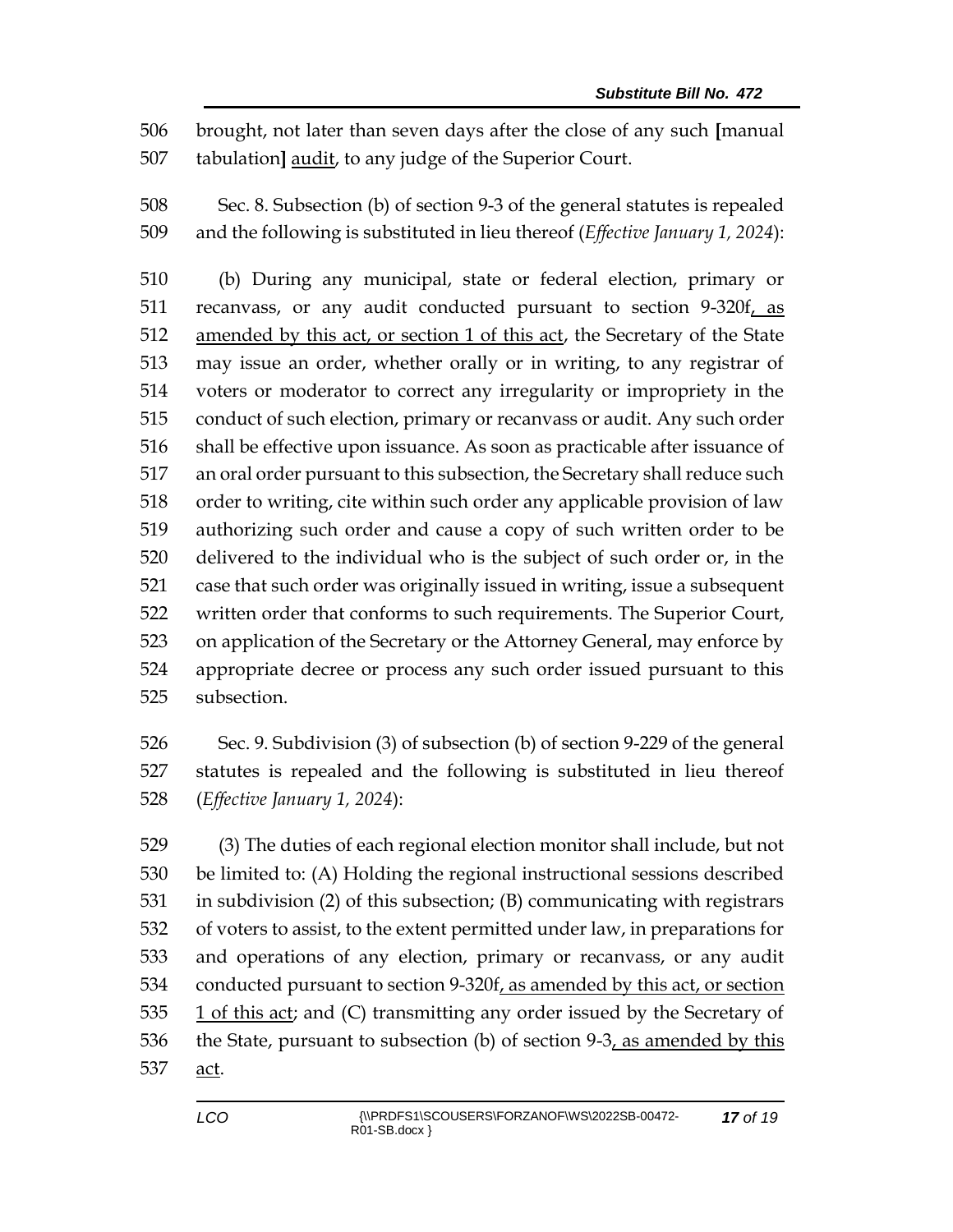Sec. 10. Subsection (a) of section 9-229b of the general statutes is repealed and the following is substituted in lieu thereof (*Effective January 1, 2024*):

 (a) There shall be a regional election monitor within each planning region, as defined in section 4-124i, who shall represent, consult with and act on behalf of the Secretary of the State in preparations for and operations of any election, primary or recanvass, or any audit conducted pursuant to section 9-320f, as amended by this act, or section 1 of this act.

 Sec. 11. Section 9-320g of the general statutes is repealed and the following is substituted in lieu thereof (*Effective January 1, 2024*):

 Notwithstanding any provision of this title, the Secretary of the State, in consultation and coordination with The University of Connecticut, may authorize the use of electronic equipment for the purpose of conducting any audit required pursuant to section 9-320f, **[**for any primary or general election held on or after January 1, 2016**]** as amended 554 by this act, or section 1 of this act, provided (1) the Secretary of the State prescribes specifications for (A) the testing, set-up and operation of such equipment, and (B) the training of election officials in the use of such equipment; and (2) the Secretary of the State and The University of Connecticut agree that such equipment is sufficient in quantity to accommodate the total number of audits to be conducted. Nothing in this section shall preclude any candidate or elector from seeking additional remedies pursuant to chapter 149 as a result of any information revealed by such process.

 Sec. 12. (*Effective October 1, 2022*) The Secretary of the State shall establish a pilot program for the conduct of risk-limiting audits at municipal elections in 2023. The Secretary shall randomly select three municipalities for participation in such pilot program, in accordance with the following: (1) One municipality with a population of less than twenty thousand; (2) one municipality with a population of twenty thousand or greater, but less than ninety thousand; and (3) one